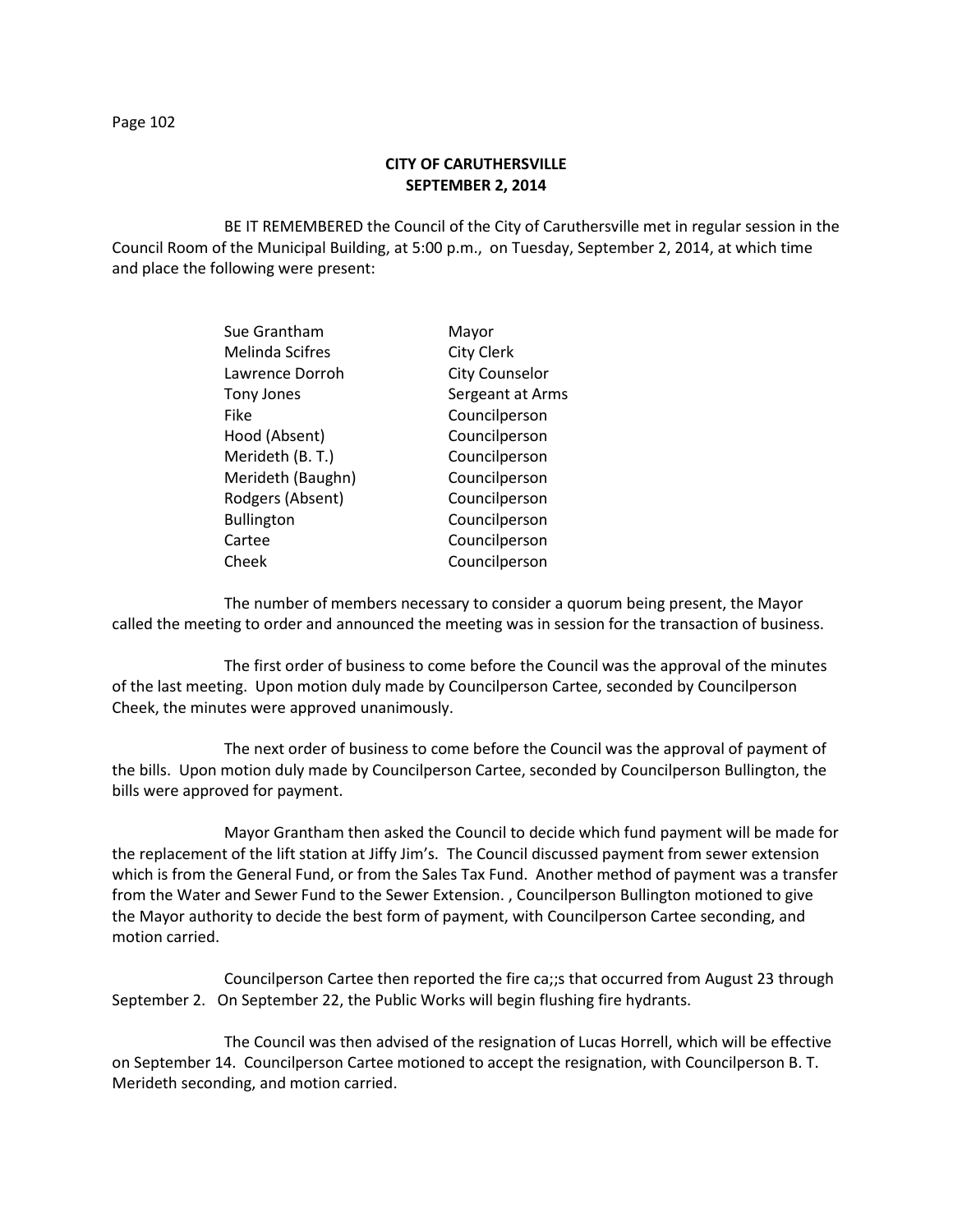Councilperson Cartee reviewed the report from the animal control officer with the Council. The report had how many animals were in the shelter, and how many had been trapped. Hopefully, the Council will receive reports regularly from the Animal Control Officer, and adoption days can be set up for the animals.

The Water and Wastewater Manager reported that the tap on Highway U has been completed. Also, Tony Wynne has submitted his resignation, and his last day will be next Tuesday.

The Street Commissioner then reported he has checked on prices for a new front bucket for the backhoe. He checked at the dealer in Cape Girardeau, and the price of a surplus bucket was \$4.500, but the price for a new bucket was \$7,500.00. Mr. Rushing recommended the purchase of the surplus bucket at \$4,500. Councilperson B. R. Merideth motioned to approve the purchase from Sales Tax, with Councilperson Cheek seconding, and motion carried.

The next item of discussion was the repair of a control valve that is leaking on the backhoe. The valve will cost approximately \$1,000, and then the labor to replace the valve will be extra. Councilperson B. T. Merideth motioned to approve the cost and labor for the valve, with Councilperson Baughn Merideth seconded the motion, and motion carried. The cost of the repair will be paid from the street equipment and maintenance fund.

The next item of business was a street saw. Mr. Rushing had gotten quotes from the supplier for a 7 5/8 deep cut saw, and the quote was over \$5,000. He asked the Council to allow him to seek bids for the saw. After discussion Councilperson Baughn Merideth motioned to allow the Street Commissioner to seek bids on a street saw, with Councilperson Cheek seconding, and motion carried..

The next item of business was the changing of the traffic regulation signs to meet the new reflective signs as set by state statute. The Street Commissioner asked that he be allowed to start replacing the traffic signs by ward, starting with Ward I. .He had budgeted \$6,000 in the budget from sales tax, Councilperson B. T. Merideth motioned to approve the replacement of signs in Ward I, with Councilperson Cartee seconding the motion, and the motion carried.

Mr. Rushing then reported that additional money had been spent on the Cupples building for Three Rivers College. He is trying to get Three Rivers to reimburse the City \$20,000 for the HVAC system. Three Rivers has decided to not pay the utilities, until they are the only ones using the electricity. After looking into splitting the meters, he has found that the cost would be less than originally thought. After discussion, Councilperson Baughn Merideth motioned to seek bids for the division of the electrical, with B. T. Merideth seconding, and motion carried.

Mr. Rushing reported the street crews mowed a lot of lots in the City. Thirty lots had been mowed in one day. The crews have repaired several street breaks Counselor Dorroh reported he has talked with several County Commissioners about the lots under their care. He and Mr. Rushing will meet with the County Commission about keeping the lots mowed. Mr. Rushing reported as soon as he gets a signed right of entry he will remove the carport that is down at 1000 Beckwith. Mr. Rushing then asked to purchase a sprayer to spray chemicals on rights-of-way. Counselor Dorroh stated he wasn't sure the City could spray chemicals on private property. The Counselor would need to research this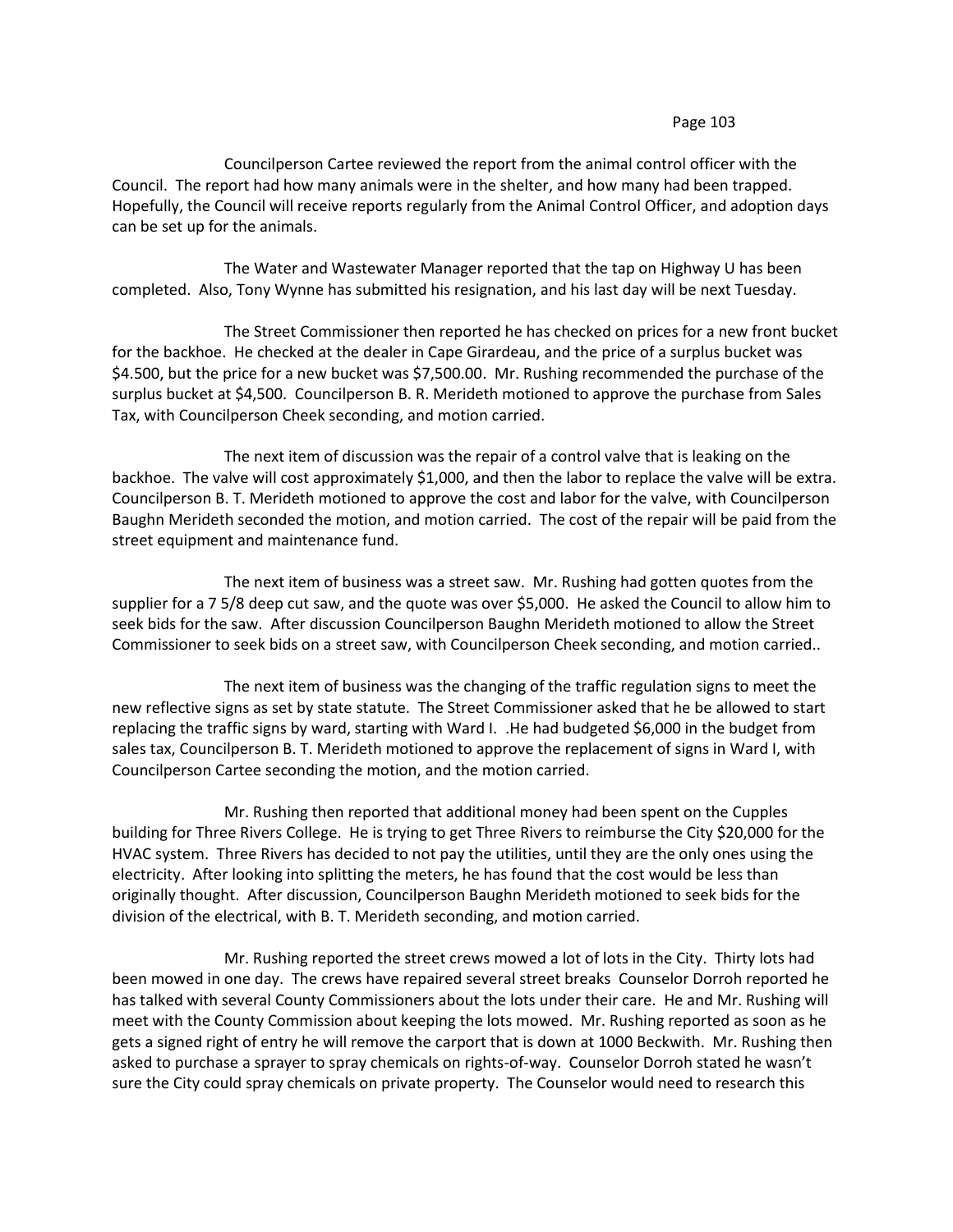matter. Police Chief Tony Jones asked that something be done about West 4<sup>th</sup> Street behind the car dealership on West Third. The Street Commissioner will look at the street.

Keith Davis, Parks/Recreation Director, reported the swim teams have 60 children signed up. However, only 13 children signed up for pee wee football which is not enough to have a league. Kick Ball season will start earlier.

Counselor Dorroh reported the Planning and Zoning Commission met on August 25, 2014 to discuss a draft of an ordinance regarding parking in residential areas. The Commission voted to accept the ordinance with two changes: 1) the parking time limit that was proposed in the original ordinance was six hours, and the Commission recommended the time limit be changed to 24 hours. The second change was that a weight limit not be set for restriction of commercial vehicles, but should read no more than one commercial vehicle (as defined in § 301.010 of the Revised Statutes of Missouri). A public hearing would need to be held to receive input from the public. A fifteen day notice before the hearing is required. Councilperson Cartee motioned to advertise for a public hearing, with Councilperson B. T. Merideth seconding, and motion carried unanimously.

Mayor Grantham then asked the Council to approve Teddy Cheek to sign checks at First State Bank, Bank Star and Focus Bank. The accounts will be General Fund, Water Works, Sales Tax, Community Revitalization, Wastewater Bond Fund, and 2012 Series "A". Councilperson Bullington motioned to approve Councilperson Cheek signing checks. Councilperson Baughn Merideth seconded the motion, and motion carried.

Mayor Grantham then reported a property owner wants to donate property at 701 Beckwith and 406 Bushey. Mr. Rushing has looked at the properties, and explained it would cost the City quite a bit to raze the property at Beckwith. Councilperson Cartee motioned the City should have a list of the property that is currently owned, and to table the acceptance of the donation until further investigation, with Councilperson Baughn Merideth seconding the motion, and motion carried.

Mayor Grantham then appointed the following Council committees:

# **Street & Alley Water & Sewer**

B. T. Merideth 757-8373 Johnny Hood 757-7561 Baughn Merideth 359-4186 **Jane Fike 359-7230** Jane Fike 359-7230 Nick Cartee 870-926-6815 Baughn Merideth 359-4186 Barbara Rodgers 333-1670 Teddy Cheek 573-429-4071

# **Insurance Committee**

Barbara Rodgers 359-4212 Jane Fike 359-7230 Teddy Cheek 573-429-4071 J. J. Bullington 359-7211

After discussion, Councilperson Baughn Merideth offered and moved the approval of the following ordinance, and the same was read for the first time: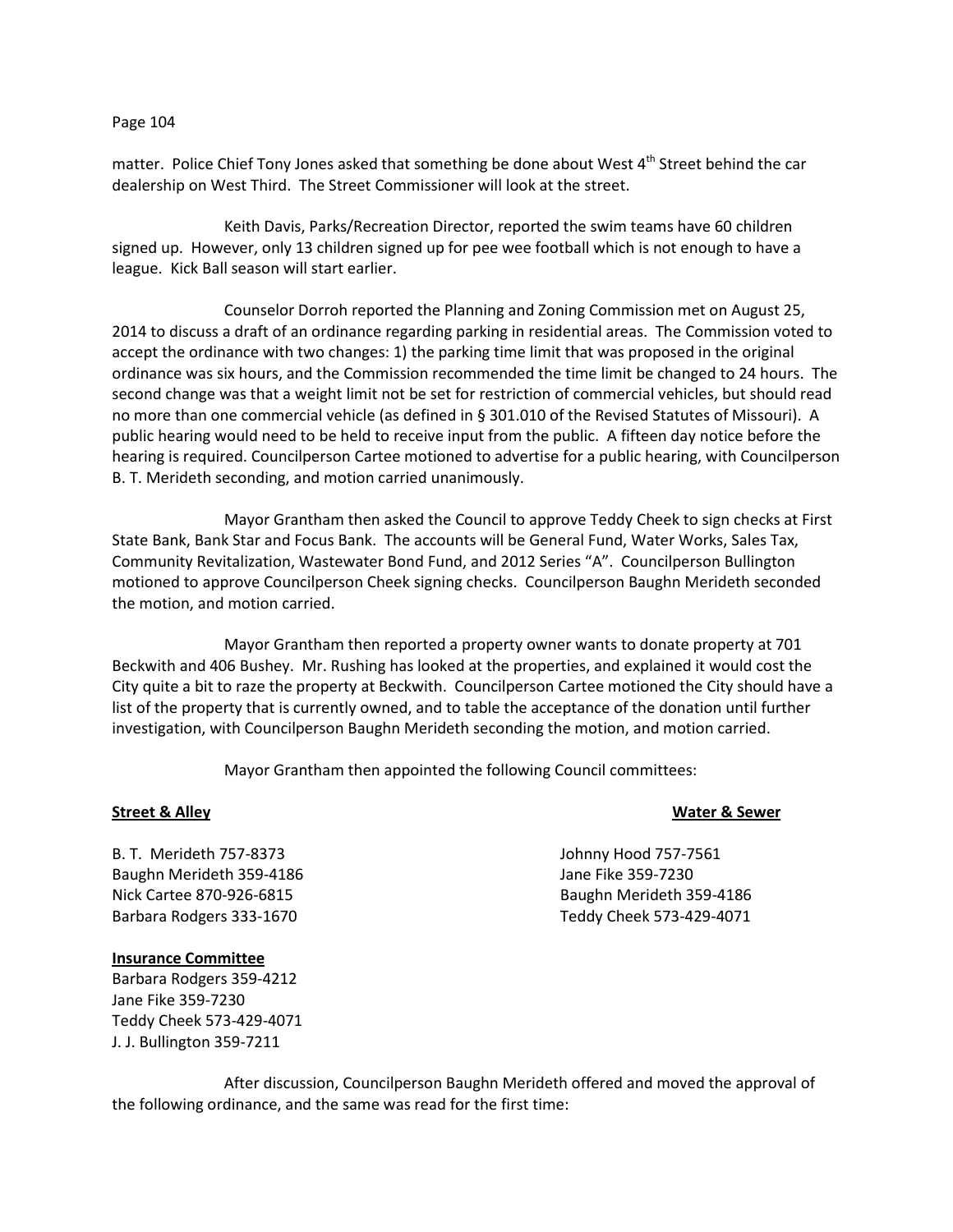# **CITY OF CARUTHERSVILLE, MISSOURI**

## **BILL NO. 2014-06 ORDINANCE NO. 2014-06**

AN ORDINANCE TO APPROVE AND AUTHORIZE THE MAYOR TO EXEC AMENDMENT NUMBER 1 TO THAT CERTAIN STATE BLOCK GRANT AGREEMENT EXECUTED BY THE CITY ON APRIL 21, 2014 AND BY THE MISSOURI HIGHWAYS AND TRANSPORTATION COMMISSION ON MAY 2, 2014

BE IT ORDAINED BY THE CITY COUNCIL OF THE CITY OF CARUTHERSVILLE, MISSOURI, as follows:

Section 1. That the City hereby approves and authorizes the Mayor to execute on behalf of the City of Caruthersville, Missouri, a contract with the Missouri Highways and Transportation Commission providing for additional financial assistance to the city for improvements to the city's airport including the construction of t-hangars, aprons and pavement

Section 2. That all ordinances or parts of ordinances heretofore enacted which are in conflict herewith are hereby repealed.

Section 3. That this ordinance shall be in full force and effect from and after the date of its passage and approval.

READ TWO TIMES, PASSED AND APPROVED on this 2<sup>nd</sup> day of September, 2014.

APPROVED AS TO FORM

\_\_\_S/ Lawrence Dorooh\_\_\_\_\_ S/Sue Grantham\_\_\_\_\_\_\_\_\_\_ Lawrence Dorroh, City Attorney Sue Grantham, Mayor

ATTEST:

.

S/Melinda Scifres Melinda Scifres, City Clerk

After discussion the unanimous consent of the Council is asked for a second reading of Bill No. 2014-06 which is granted, and Bill No. 2014-06 is read the second time. The question before the Council now is shall Bill No. 2014-06 to be known as Ordinance No. 2014-06 pass and become law as read the second time, which resulted in the following vote on said question, to-wit:

| <b>Fike</b>            | Yes  | <b>Bullington</b> | Yes  |
|------------------------|------|-------------------|------|
| <b>Baughn Merideth</b> | Yes. | Cartee            | Yes  |
| B. T. Merideth         | Yes  | Cheek             | Yes. |